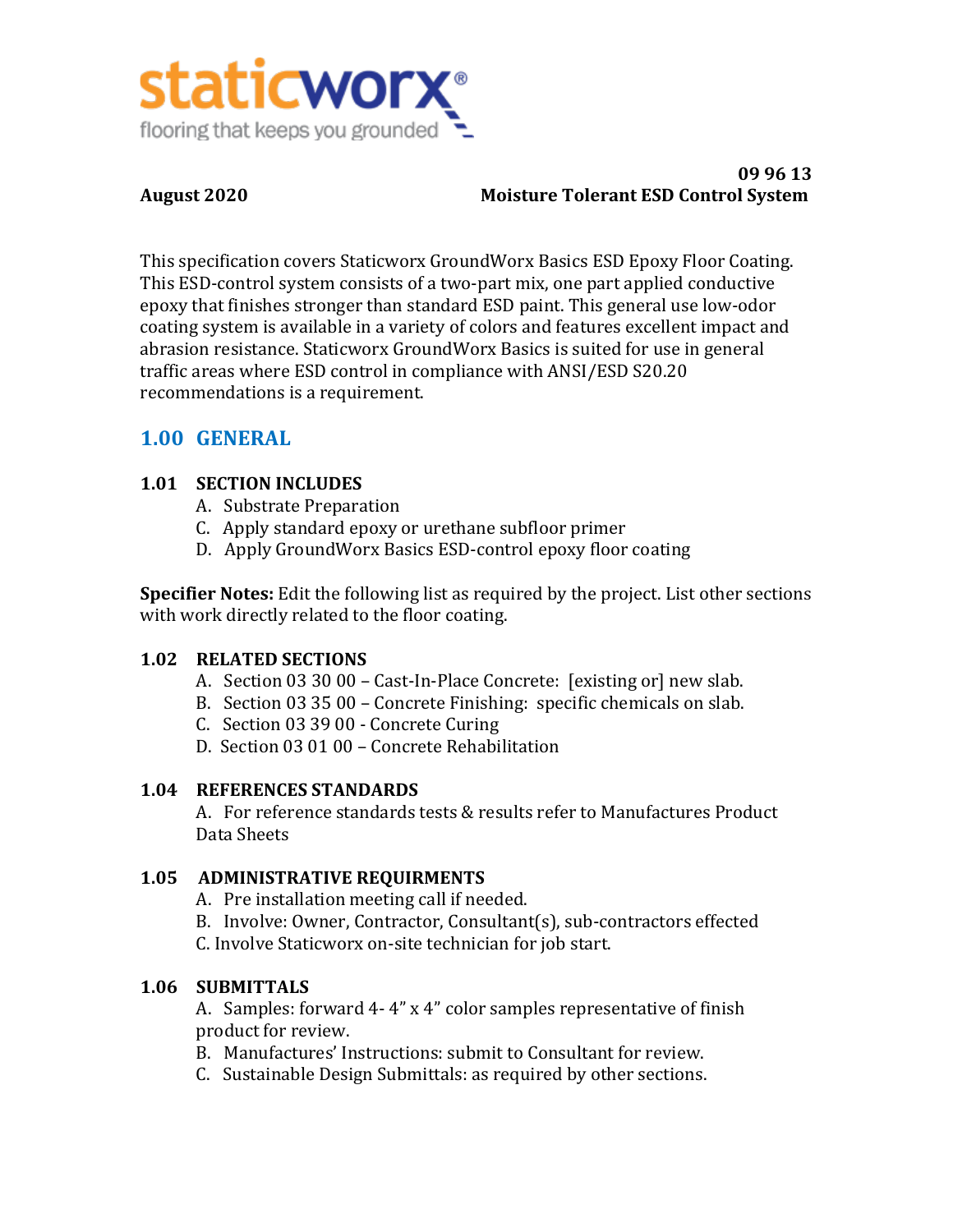

## **1.07 CLOSEOUT SUBMITTALS**

A. Applicable testing/performance data certification(s) by Staticworx per ANSI/ESD S20.20-2014.

- B. Certification(s) of compliance with owner's performance spec, if required
- C. Cleaning, care and maintenance instructions
- D. Material warranty information

### **1.08 QUALITY ASSURANCE**

A. Regulatory Agency Sustainability Approvals

B. Applicator: Use applicator experienced in application of specified materials for a minimum of  $[5]$  [Five] years on projects of similar size and complexity. 

C. Applicator's Personnel: Employ only persons trained for application of specified materials.

#### **1.09 DELIVERY, STORAGE, AND HANDLING**

A. Delivery: Deliver materials to site in manufacturer's original, unopened containers and packaging, with labels clearly identifying product name, manufacturer, batch or lot number, and date of manufacture. Do not store in direct sunlight or high heat conditions.

- B. Packaging Waste Management
- C. Storage:
	- 1. Store materials in accordance with manufacturer's instructions.
	- 2. Keep containers sealed until ready for use.

3. Do not subject material to excessive heat or freezing; do not apply material that has been subjected to excessive heat or freezing. Material subjected to excessive heat or freezing shall be separated from inventory and destroyed by mixing all three components. The solid reacted product shall be disposed of in environmentally sound and regulatory compliant manner.

4. Shelf life: 1 year after date of manufacture, stored in unopened containers under normal conditions.

D. Handling: Protect materials during handling and application to prevent damage or contamination.

E. Condition materials for use to  $65^{\circ}F - 75^{\circ}F (18^{\circ}C - 24^{\circ}C)$  for 24 hours prior to application.

# **1.11 SITE CONDITIONS**

A. Ambient Conditions

1. Do not apply materials if floor or air temperature is below  $65^{\circ}F$  $(18^{\circ}C)$ .

2. Do not apply materials if relative humidity is above 85 percent or within  $5^{\circ}$  of dew point at time of application.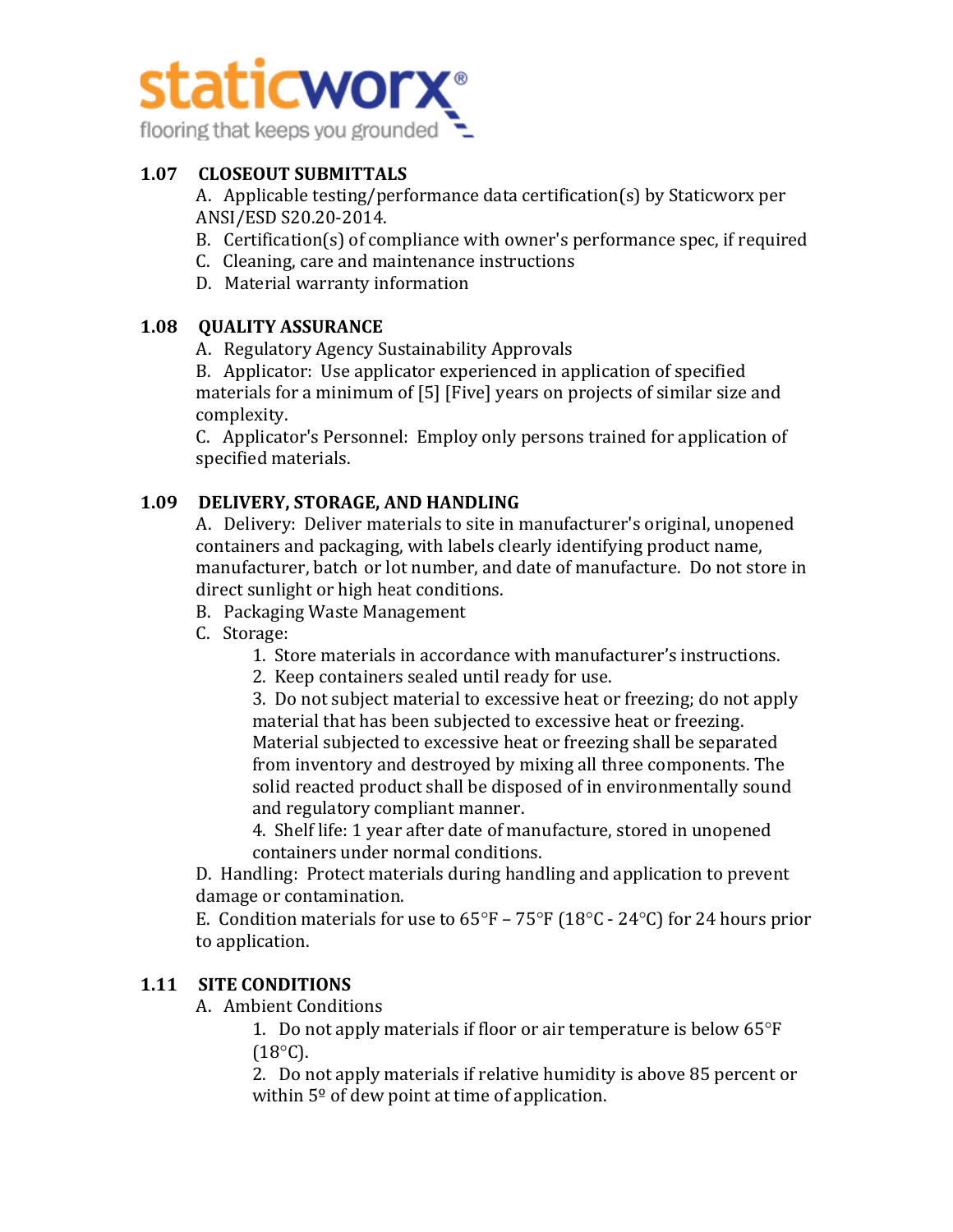

# B. Existing Conditions

1. Utilities, including electric, water, heat and finished lighting are to be supplied by General Contractor.

2. Maintain room temperature between  $65^{\circ}F - 80^{\circ}F$  (18°C - 27°C) for 48 hours before, during and 48 hours after installation, or until cured. 3. At the time of application ensure the minimum substrate

temperature is above  $60^{\circ}F(15^{\circ}C)$  and the substrate temperature is  $5^{\circ}F(3^{\circ}C)$  above the measured dew point at the time of application.

4. Erect suitable barriers and post legible signs at points of entry to prevent traffic and trades from entering the work area during application and cure period of the floor.

5. Protection of finished floor from damage by subsequent trades shall be the responsibility of the General Contractor.

6. GroundWorx Basics is not recommended for applications that experience reoccurring standing water.

# **1.12 MANUFACTURER WARRANTY**

A. Provide warranty covering materials for a period of [1] [one] year after date of installation

B. Installer to provide suitable warranty covering workmanship

# **2.00 PRODUCTS**

# **2.01 MANUFACTURER**

Staticworx, Inc.

# **2.02 MATERIALS**

- A. GroundWorx Basics Water-Based Conductive Epoxy Base
- B. GroundWorx Basics Catalyst

# **2.03 OUALITY CONTROL**

A. Tests and Inspections: as required for ANSI/ESD performance compliance.

- B. Non-Conforming Work: remove immediately and dispose off site.
- C. Coordination of Other Tests and Inspections

# **3.00 EXECUTION**

# **3.01 APPLICATOR**

A. Must be a recognized contractor with at least 5 years application experience, approved by Staticworx.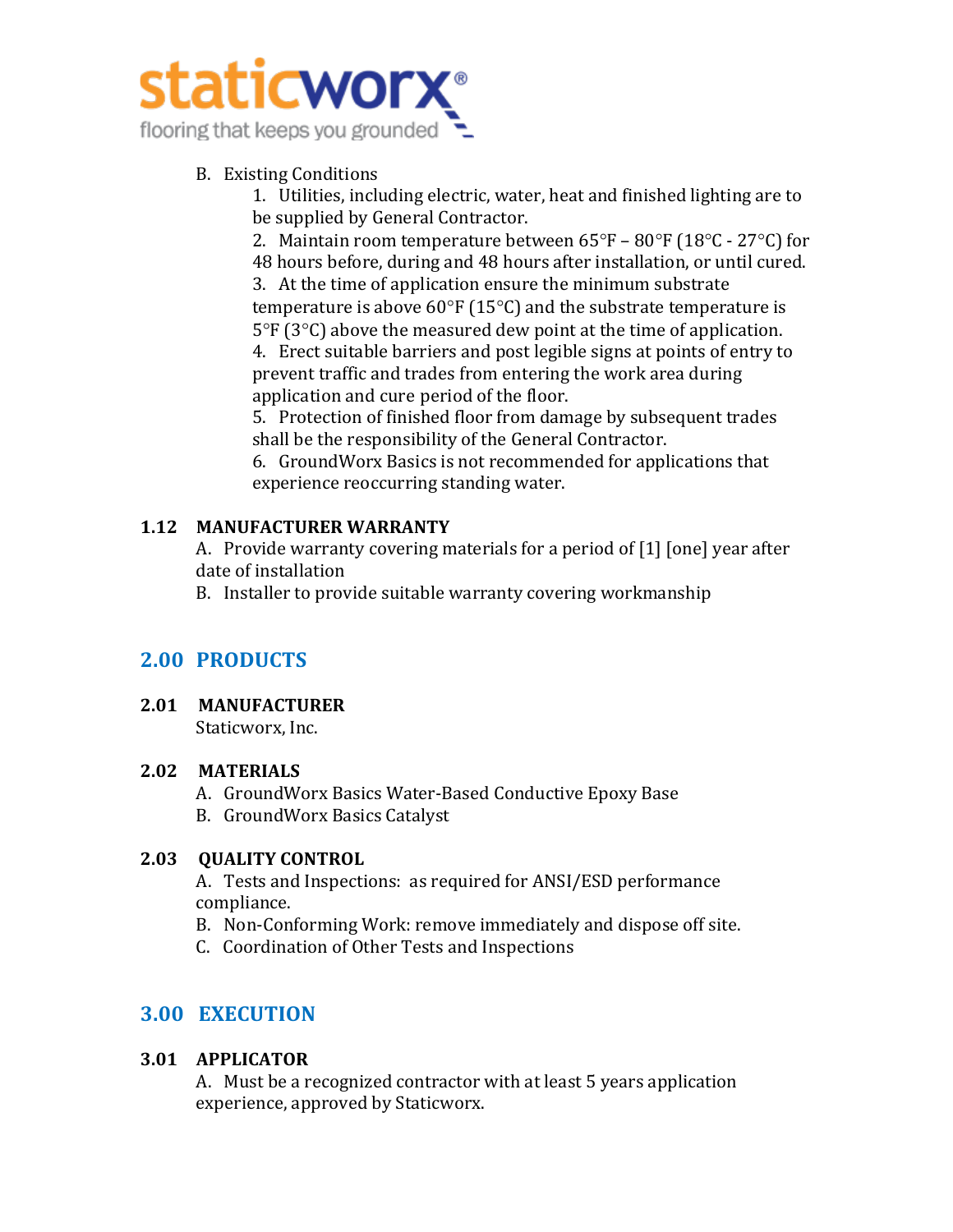

#### **3.02 EXAMINATION**

A. Substrate:

1. Must be free of any release agents, curing compounds, silicate surface hardener, paint, sealer, salts, or efflorescence before coating. 2. If you suspect concrete has been treated or sealed, proceed with complete removal process.

3. Consult your representative for further instruction if silicate hardeners or membranes have been utilized.

- B. Moisture:
	- 1. The relative humidity of the concrete substrate shall be
	- determined prior to installation using in situ probes per ASTM F2170.
- C. Vapor / Contamination:
	- 1. Testing for MVT does not guarantee against future problems.

2. If there is no known vapor barrier or the vapor barrier is inadequate, there is an elevated risk of bond failure.

3. Other factors including the migration of oils, chemicals, excessive salts, or Alkali Silica Reaction (ASR) from the concrete from may also elevate the risk of adhesion difficulties.

4. Consult your Staticworx representative for approved mitigation treatments.

D. Temperature:

1. During the application and cure of the coating, the substrate temperature, material temperature and room conditions must be maintained between  $18^{\circ}$ C (65 $^{\circ}$ F) and 27 $^{\circ}$ C (80 $^{\circ}$ F).

#### E. Humidity:

1. Relative Humidity (RH) should be limited to 30-80%.

2. DO NOT apply coatings unless the surface temperature is more than five degree over the dew point.

#### **3.03 PREPARATION**

A. Remove surface dirt, grease, oil, wax sealers, and contaminates by detergent scrubbing and rinse with clean (clear) water.

B. Concrete: Etching, blasting, or grinding the surface are the preferred methods of preparation.

1. The success of industrial diamond grinding as a concrete preparation method will vary depending on technique and the hardness of the concrete.

2. For optimal appearance, aesthetic, and ease of installation, Staticworx strongly recommends the application of an epoxy or urethane primer when installing over cementitious surfaces.

C. Existing coatings: Clean and rough up a small area by screen disking with an 80-100 grit screen, wash to remove dust and soil, and then apply catalyzed GroundWorx Basics to test for adhesion, lifting, etc. Any areas of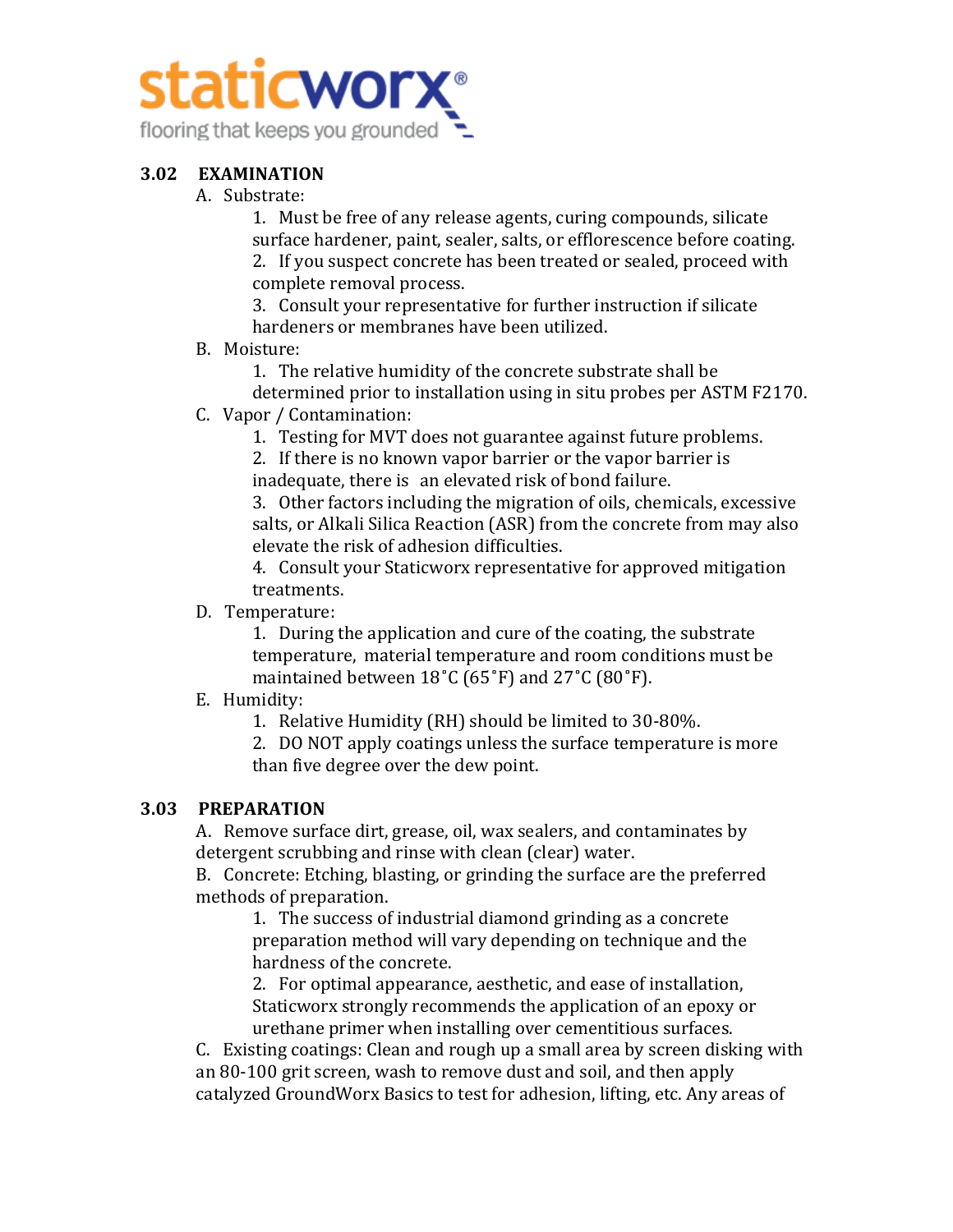

the existing coating which display flaking or poor adhesion should be removed. Wash the stripped areas, acid etch, and rinse thoroughly. Allow the floor to dry before installation.

D. Coated Vinyl Tile: Strip and roughen the stripped surface by wet screen disking using a diluted solution of Staticworx cleaner/degreaser and a 100-120 grit disk on a 175-300 rpm buffing machine or automatic scrubber. Remove the soiled screening solution with a wet vacuum or automatic scrubber. Rinse the floor with clean water to remove any soil or tile dust not removed by vacuuming.

E. Metal, Fiberglass or Wood: Thoroughly clean using an appropriate cleaning solvent such as denatured alcohol, isopropanol, degreaser, etc.. Sand the surface to be coated with 80-100 grit sandpaper. Remove any dust from sanding with the appropriated solvent. Allow the solvent to evaporate completely.

#### **3.04 JOINTS**

A. All non moving joints (control joints) may be filled with a semi-rigid joint compound utilizing a backer rod and must be coated with the ESD top coat. B. Isolation or expansion joints must be either:

1. Coated with ESD epoxy providing electrical continuity across the joint. Cracks may form in the ESD coating intermittently throughout the length of the joint partially breaking some of the electrical continuity. Electrical continuity will not be interrupted unless the crack runs throughout the entire length of the joint totally separating the two adjacent slabs. If desired, grounding can be achieved using methods .2 and .3 below.

2. Strapped topically with a conductive metallic grounding strap or copper tape containing a conductive adhesive after the ESD coating is applied. This type of grounding must be kept in a location where there is minimal to no traffic which could possibly break this bridged grounding strap.

3. Strapped through the joint by running a U- shaped piece of copper tape containing a conductive adhesive or conductive metallic strap down through the joint and back up the other side prior to filling the joint with flexible joint filler. The tabs of the U-shaped grounding piece extend at least 1 inch out into the slab on either side of the joint. The tabs must not be coated with a primer, remaining bare to receive the ESD coating only. The ESD epoxy coating is then applied to each slab and electrical continuity in maintained through the U-shaped grounding piece. This method is used when anticipating very large movement in the joint where a coating is not expected to stay bonded permanently to the joint material.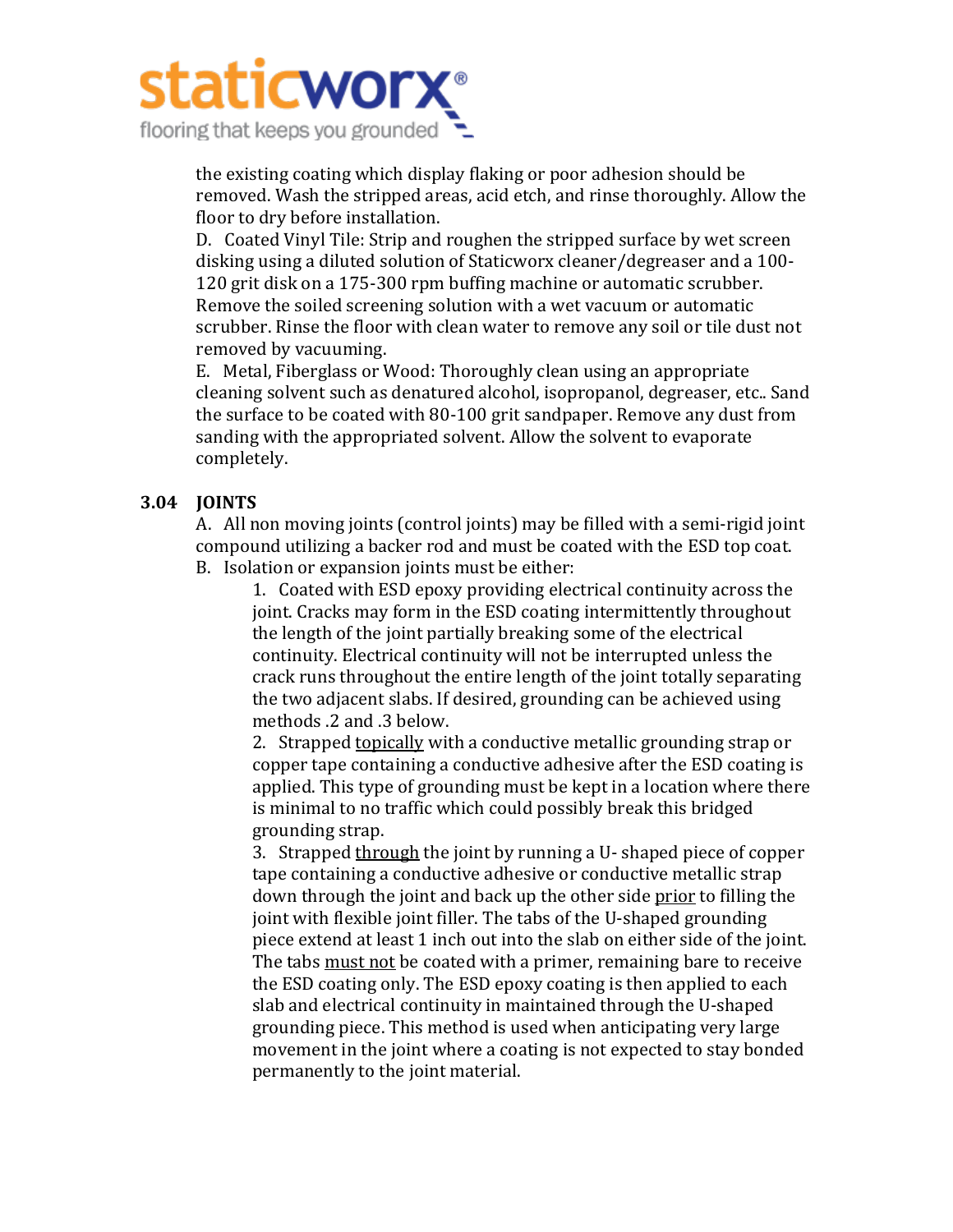

# **3.05 MIXING**

A. Mix material in appropriate vessel as stated in the product's corresponding Technical Data Sheet.

B. Mix material as directed in the product's corresponding Technical Data Sheet.

#### **3.06 APPLICATION EQUIPMENT**

- A. Protective equipment and clothing as called for in the SDS
- B. Jiffy® Mixer Blade model ES
- C. Clean container for mixing material
- D. Low speed high torque drill motor
- E. High quality short nap roller covers  $(1/4 3/8$  inch nap)

# **3.05 APPLICATION**

A. Catalyzed GroundWorx Basics should be used within six hours of mixing. Prepare only the quantity necessary for immediate use.

B. Add pre-measured catalyst to epoxy base. Stir gently until the catalyst has been thoroughly mixed in. Allow catalyzed GX Basics to stand for 5 minutes. C. Apply catalyzed GX Basics with a short-nap roller in thin, uniform coats. The initial coat will cover approximately 400-500 ft2 per gallon. Allow the initial coat to dry for 5-7 hours then apply a second coat.

D. Second coat coverage is approximately 500-600 ft2 per gallon.

1. The best practice is to measure and grid the floor to be sure of consistent application rate.

2. Material applied at inconsistent thickness will result in a varied degree of gloss, texture, and ESD performance.

#### **3.07 CURING**

A. Allow the coating to cure (dry) for a minimum 12 hours after application at  $24^{\circ}$ C (75 $^{\circ}$ F) and 50% RH before opening the floor to light traffic, allow more time for low temperatures and higher humidity or for heavier traffic. B. Full coating properties may take up to 7 days to develop.

#### **3.08 REPAIR**

A. Repair gouges, chips, and scratches as soon as possible to prevent moisture and chemical under cutting and causing permanent damage to the floor coating.

# **3.09 RECOAT**

A. Refer to appropriate product's Technical Data Sheet for recoat timetables and allowable recoat parameters as presented by the manufacturer.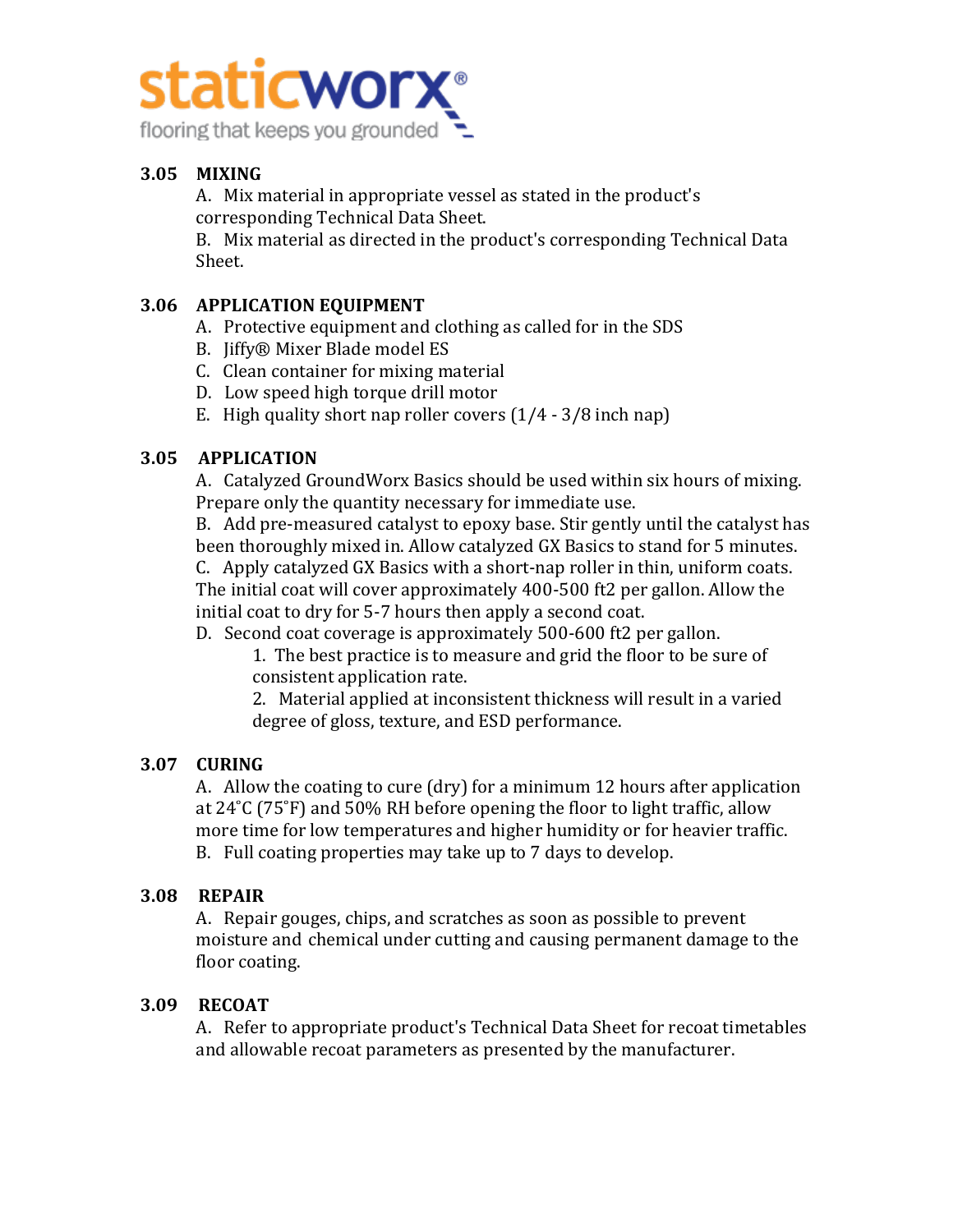

B. If the re-coat window has expired, the prior cured coating surface must be sanded with 100 grit sand paper or sanding screen installed on a swingtype floor buffer.

- C. Sand to a uniform dulled surface.
- D. Remove all sanding debris with a vacuum and damp mop.
- E. Scrub with detergent and rinse with clean (clear) water.
- F. Surface must be dry before recoating.

### **3.10 SITE QUALITY CONTROL**

- A. Site Tests and Inspections: per manufacturer's guidelines
- B. Non-Conforming Work: remove immediately and dispose off site

#### **3.11 ADJUSTING**

A. Permitted only upon manufacturer's approval in writing

### **3.12 CLEANING**

A. Remove masking, draping, and other protection from adjacent surfaces.

B. Remove remaining materials and debris from job site and dispose of them according with local rules and regulations. Leave area in clean condition free of debris.

# **3.13 CLOSEOUT ACTIVITIES**

- A. Notify manufacturer of completion of installation
- B. Forward operation and maintenance data to owner/owner's rep
- C. Forward effective warranty date and information to owner/owner's rep

# **3.14 PROTECTION**

A. Pointed items or heavy items dropped on the floor may cause chipping or concrete pop out damage.

B. Plasticizer migration from rubber tires can permanently stain the floor coating.

C. If a rubber tire is planned to set on the floor for a long period of time, place a piece of acrylic sheet between the tire and the floor to prevent tire staining. 

D. Rubber burns from quick stops and starts from lift trucks can heat the coating to its softening point causing permanent damage and marking.

# **3.15 MAINTENANCE**

A. Allow floor coating to cure for a minimum of one week before cleaning by mechanical means (i.e. sweeper, scrubber, disc buffer).

B. Increased life of the floor will be seen with proper maintenance and will help maintain a fresh appearance of your new floor.